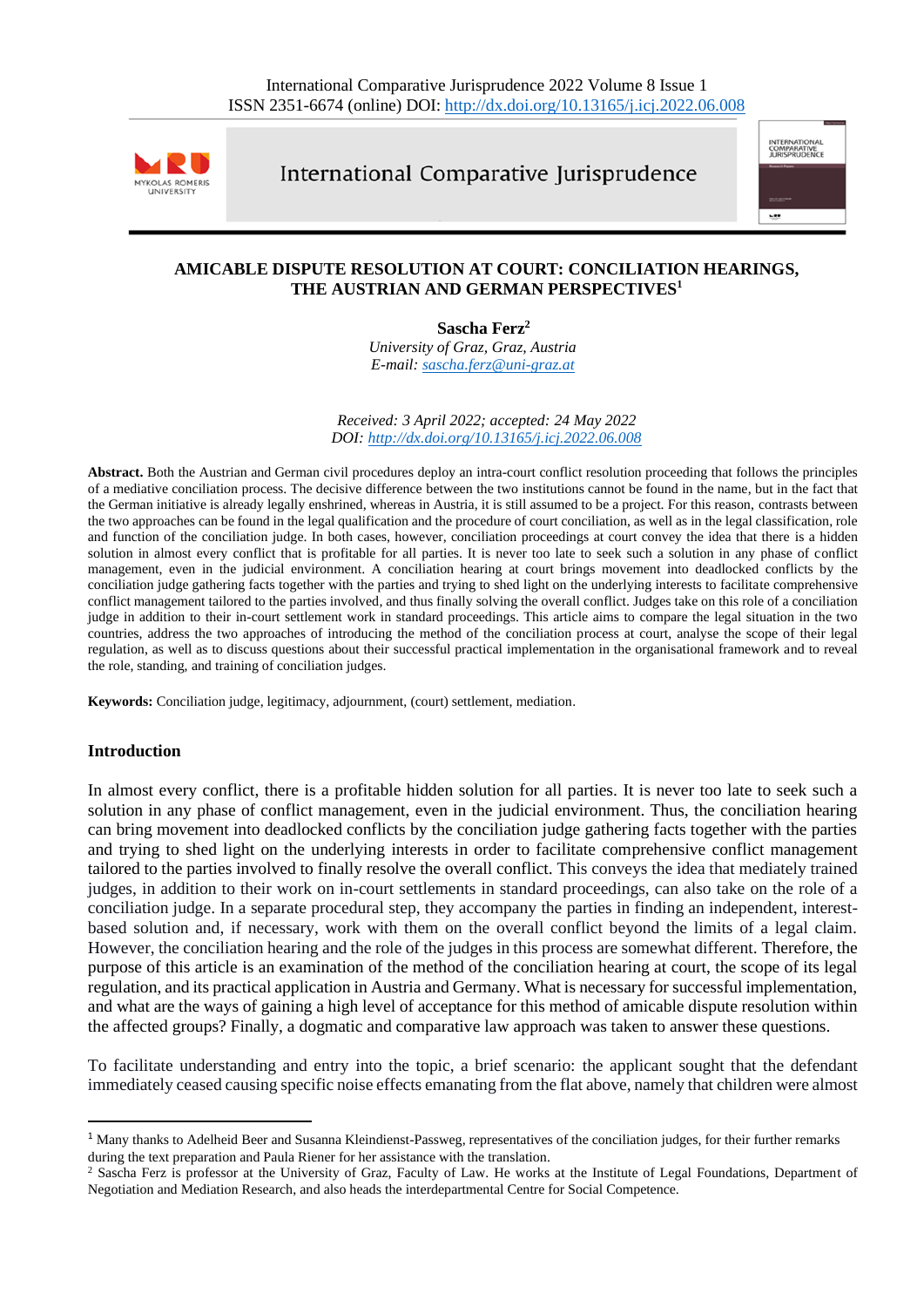constantly, but especially late at night, running through the flat, screeching and banging on the floor with their toys. The undue noises substantially impaired the customary use of the flat.

It was impossible to settle in the oral hearing, but the parties accepted the offer of a conciliation hearing. In the conciliation discussion, it turned out that the applicant was seriously ill. The party underwent treatment approximately once a month, which was very painful, and she was sensitive to noise and in need of rest afterwards. The given information was important for the case, as the applicant regularly did not stay in the flat for many days, instead spending time at her friend's place.

The solution of the parties was as follows: firstly, they exchanged mobile phone numbers; secondly, the sick party notified the family when she was due to receive her treatment, at which time the family spent time outdoors or with relatives; thirdly, the rest of the month there were no restrictions.

The apparent points of contention (noise, children, different cultures) dissolved when the parties came to talk about their interests. A solution adapted to the living situation was found, which could not have come in the form of a judgement. Mediation was out of the question because the parties had no other financial means (RIV Fachgruppe Einigung, unpublished).

Now, how does this method of amicable dispute resolution work in court? The conciliation hearing is a voluntary, non-public procedure in which an independent judge without decision-making authority, i.e., the "conciliation judge", who is specially trained in communication, mediation, and conflict management, assists the parties in working out an amicable solution to their problems themselves (Eisenreich-Graf & Rill, 2019; Moritz, 2021). This is an intra-court alternative dispute resolution procedure embedded in the civil procedure system, linking the civil process and ADR (Hammerl, 2017).

## **1. The development of court conciliation in Austria**

For almost a decade now, judges trained as mediators, or judges who have completed additional training in conflict resolution and settlement, have been working in the Higher Regional Court District of Vienna, at individual district courts, and at the Vienna Regional Court to reach settlements in conflict disputes that have become pending in court. The conciliation procedure is currently in project status, dealing with civil, family, or tenancy law cases. Judges do this work voluntarily and receive no unique benefit (Eisenreich-Graf & Rill, 2019; Meisinger, 2021) – they are credited in the schedule of responsibility, but only for the sake of clarity.

At present, some of the involved judges are also mediators, but most of them voluntarily complete a modular program of 100 hours, including a theory and a practical part on conflict resolution (Janitsch, 2014c). In this training, the participants are introduced to the basics of settlement and communication as well as self-perception and perception of others. They learn about the individual phases of settlement: from a successful opening to working out interests and needs as a basis for successful settlement to finding solutions and, in the end, a successful conclusion. In addition, the procedure of a conciliation hearing is dealt with specifically, and, among other contents, it is clarified which cases are suitable for such a hearing in the first place. It is also explained how to ensure the parties' voluntariness to participate in the conciliation procedure. In the long term, the necessary additional training to become a conciliation judge should be included in the general training of judges in Austria (RIV Fachgruppe Einigung, unpublished).

One point of contention in Austria in executing the project around conciliation judges is the legitimacy and the legal basis on which the conciliation hearing is carried out. The conflict arena has already been extended to court, and the conciliatory work has been delegated to a judge. The legal basis for this project situation is primarily § 204 Austrian Code of Civil Procedure (Zivilprozessordnung – ZPO, 1895) and the idea conveyed by EU Mediation Directive 2008/52/EC (2008). Specifically, § 204 ZPO offers two connecting factors for the use of conciliation judges. These are, on the one hand, § 204 para 1 sentence 2, according to which, if it appears suitable, reference is to be made to institutions that are suitable for the amicable resolution of disputes. On the other hand, § 204 para 2 sentence 1 can also be considered. According to this, to attempt a settlement, the parties may, if they agree, be referred to a requested judge (Eisenreich-Graf & Rill, 2019; Moritz, 2021).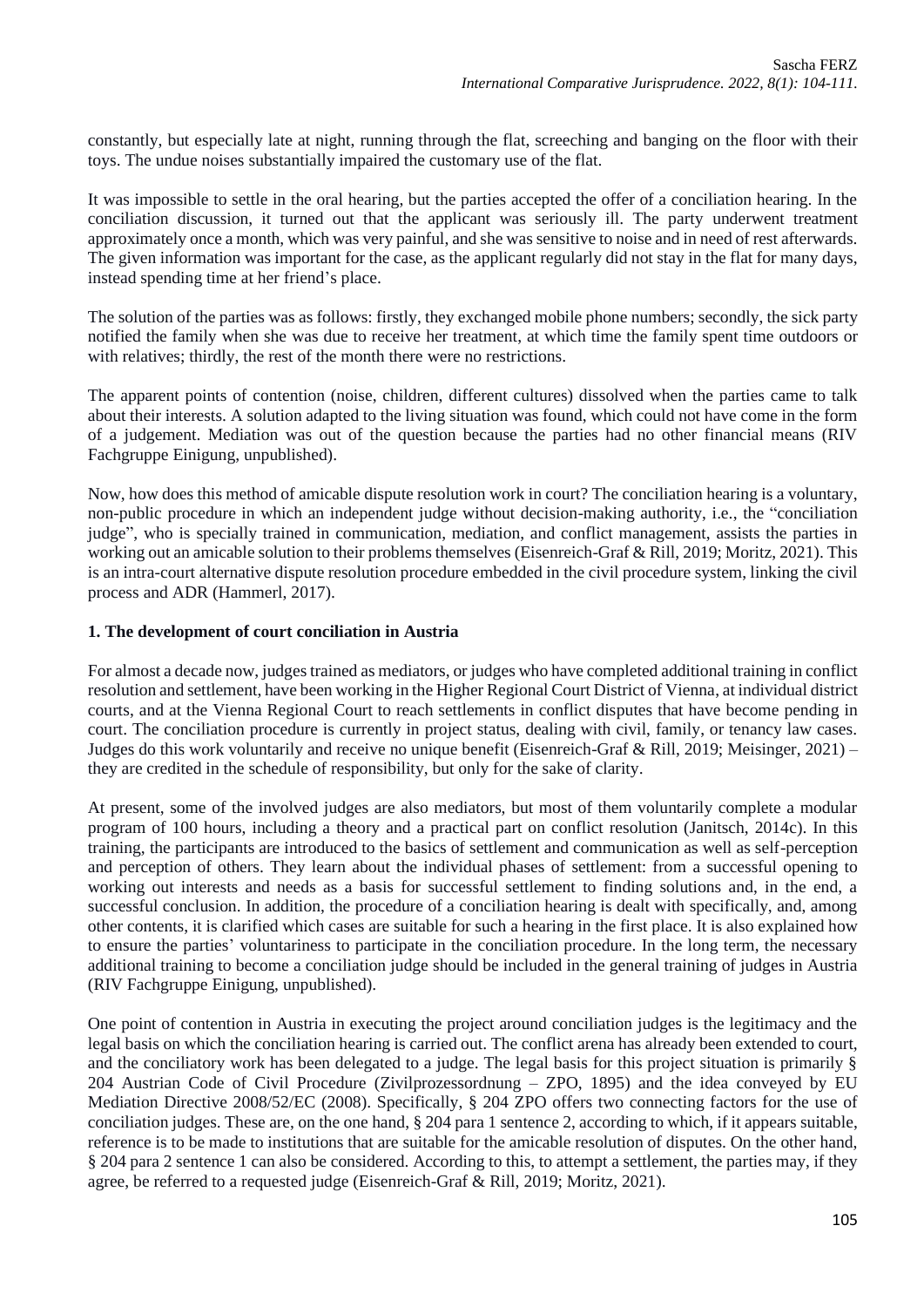This is not the judge responsible for the proceedings. Therefore, with the parties' consent, the trial judge can refer conflictual cases, in which mediating appears more practical than judging, to a specially trained colleague judge. Within the time frame of an average of half a day, or two sessions of approximately two hours each, this judge assists the parties in working out an amicable solution using the methods of conflict management (Eisenreich-Graf & Rill, 2019; Meisinger, 2021; Thau, 2016). Of course, the procedural principle of neutrality also applies in this phase.

At what point do the trial judges refer the parties, for whom they consider such a procedure helpful, to the conciliation judge? In principle, this already happens in the preparatory hearing, occasionally also at a later stage of the proceedings. Ideally, when the trial judges refer the parties to the conciliation judge, they assign the next hearing date. So, if the parties will not settle, the court proceedings are not delayed (Eisenreich-Graf & Rill, 2019). In any case, the settlement hearing does not constitute grounds for an adjournment of the next hearing according to § 134 ZPO (Mayr, 2012). For the duration of the conciliation proceedings, no taking of evidence is carried out in the judicial contentious or non-contentious proceedings (Schmidt, 2016). Finally, as explained later in this article, it can be stated that there is no sending away of the parties; the conflict resolution remains within the court.

Furthermore, in matters of non-contentious proceedings (e.g., matters of custody and contact rights), the instrument of interruption is available pursuant to § 29 Non-Contentious Proceedings Act (Außerstreitgesetz – AußStrG, 2003). This provision serves to pause the proceedings to enable an amicable settlement, particularly with the support of an appropriate body (Mayr, 2012; Schmidt, 2016). Further examples of an interruption of the proceedings are the suspension of proceedings and consensual interruption. Such procedural steps help the judges, as the pending case is temporarily removed from their annual statistics.

A not inconsiderable legal issue arises from the lack of an explicit confidentiality protection provision. However, such can be created through judicial activity and can be procedurally implemented through § 320 n. 3 ZPO (Hammerl, 2017). In this case, the offence of maintaining official secrecy applies to the judges. The problem here is the possible release from the duty by the president of the Higher Regional Court. In practice, furthermore, the contractual confidentiality clause is used by agreeing on confidentiality in the conciliation hearing so that facts that become known may neither be brought forward nor used in any subsequent contentious or non-contentious proceedings. In addition, the conciliation judge may not be called as a witness (Hammerl, 2017; Schmidt, 2016). However, whether these agreements are legally valid is unclear, as the ZPO does not recognise such exclusionof-evidence arrangements. The same applies to an indemnity clause, so the latter measure could remain toothless.

What happens in the event of a decision in favour of a conciliation hearing? If all involved parties agree to conduct judicial conciliation proceedings, the conciliation judge schedules the first hearing. In principle, all parties to the proceedings take part in this non-public hearing. However, a representation system may be necessary in exceptional cases where many parties are involved (e.g., in condominium cases). It is also conceivable that third parties are involved. Of course, the participation of legal representatives is permissible, although – as known from mediation – the judge has to ensure procedural clarity and equal opportunity (Schmidt, 2016).

The conciliation judges are responsible for the proceedings and are thus judges with special training in communication, mediation and conflict management, but without decision-making authority. In comparison, it is unclear whether they are allowed to propose non-binding solutions. Conciliation judges assist the parties to resolve the conflict, which has led to court proceedings, by themselves in an amicable and future-oriented manner (Moritz, 2021).

The essential point is that in cases where the conflict has little to do with the subject matter of the legal dispute, the court proceeding is the wrong choice. In contrast, in the conciliation hearing, like in mediation, the parties are guided to recognise each other's needs behind the conflict to shift away from their often rigid positions and standpoints and move towards a common goal. The conciliation judge does not give legal information or advice, and unlike court proceedings, a conciliation hearing is never conducted from the judge's table (Hammerl, 2017). This difference is already evident in the settings. While in the courtroom, there is a fixed seating arrangement in accordance with the hierarchy; this is entirely free and variable in the conciliation hearing. The parties should be able to meet each other at eye level (Eisenreich-Graf & Rill, 2019).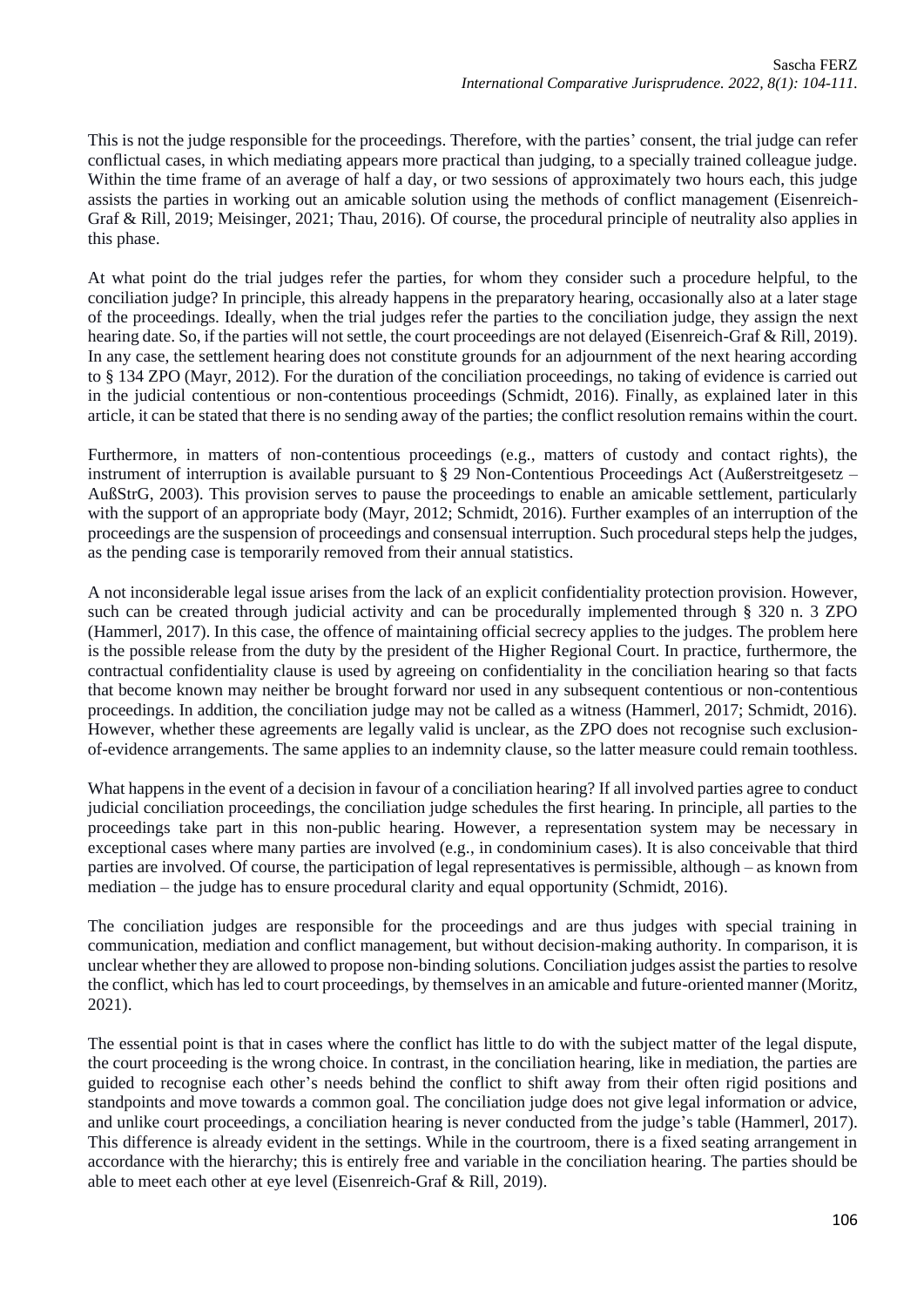The conciliation proceedings run through three phases. In the beginning, the parties should open up by presenting their point of view and perceiving the other's point of view (open mind). In the second phase, the judge should enable the parties to show feelings and meet the other's feelings with appreciation (open heart). In the third phase, they should openly discuss their ideas of a future-oriented solution (open will). A conciliation hearing will be successful if and as long as the parties are constructively interested in and work to solve the problem. Therefore, it can be terminated at any time by the parties and the conciliation judge if the preconditions for this are not (or are no longer) given (Eisenreich-Graf & Rill, 2019). The conciliation hearing must consequently also be terminated if no progress can be seen in the conciliation process.

The conciliation hearing seems to be something like a short-term mediation, as essentially the same issues are worked through – from conflict management to conflict resolution – and the settlement judge does not make any decisions themselves. However, there is no obligation for the conciliation judge to comply with the provisions of the Mediation Act in a conciliation hearing (Janitsch, 2014c). A procedure before the conciliation judge allows the parties to find an interest-based agreement in a different ambience than the adversarial climate of the courtroom, without being sent away by the court, for example, to an external mediator (the conflict resolution remains with the court) and without incurring additional costs. However, the judicial conciliation procedure is not suitable for all cases, so the value of out-of-court mediation in many highly contentious conflicts should not be denied. Certain cases can only be dealt with via classical mediation (Janitsch, 2014b).

At the end of the conciliation process, it is possible to reach an agreement on the further proceedings before the conciliation judge. This agreement will be documented informally for the parties, again similarly to mediation, such as via a flipchart protocol. In any case, the parties are advised to discuss an agreement with their legal representative before concluding it. If the parties are unrepresented, the conciliation judge will ask the parties to seek legal advice or switch to the trial proceedings before entering into an agreement. The conciliation judge does not assume any substantive responsibility (Janitsch, 2014a; Hammerl, 2017).

Only thereafter it should be decided whether the agreement reached should be concluded either out of court or in the next hearing before the trial judge as a court settlement. The latter approach makes it possible to create a court settlement filled with the content agreed upon in the conciliation hearing and thus an enforceable execution title. Sometimes, however, the parties agree to suspend the proceedings.

On the other hand, if they do not reach an agreement or only a partial settlement, the court proceedings continue seamlessly. If the parties need more time to deal with the conflict on their own, they can be referred to mediators outside the court or other experts whenever they wish (Eisenreich-Graf & Rill, 2019).

As far as the costs for the conciliation proceedings are concerned, these are already covered by the court fees (legal costs). Thus, there are no additional costs for the parties. However, representation costs, travel costs and expenses, e.g., for a translator, are not reimbursed, and must therefore be borne by the parties themselves. Lowthreshold assistance, such as a grandson acting as a translator, is permissible due to the informality of the process (Eisenreich-Graf & Rill, 2019; Schmidt, 2016; Thau, 2016).

As already mentioned, an entry is also made in the schedule of responsibility for conciliation proceedings, but, at present, there is no case-related discharge for the conciliation judges when they are used. The only purpose of the record is to provide transparency for all parties involved. In addition, it reinforces the statement that the work as a conciliation judge is also a task by the court. In summary, it can be stated that the judges active in the project primarily enjoy being able to provide very individual and cost-saving support to parties seeking help in dealing with their conflict.

#### **2. The development of court conciliation in Germany**

The situation in Germany is somewhat different. First of all, the conciliation hearing has been legally enshrined since 2013 with the creation of the German Mediation Promotion Act (Gesetz zur Förderung der Mediation und anderer Verfahren der außergerichtlichen Konfliktbeilegung – MediationsG, 2012). Before that, model projects since 2002 have tested whether there is a possibility for mediation within courts by an appointed judge, other than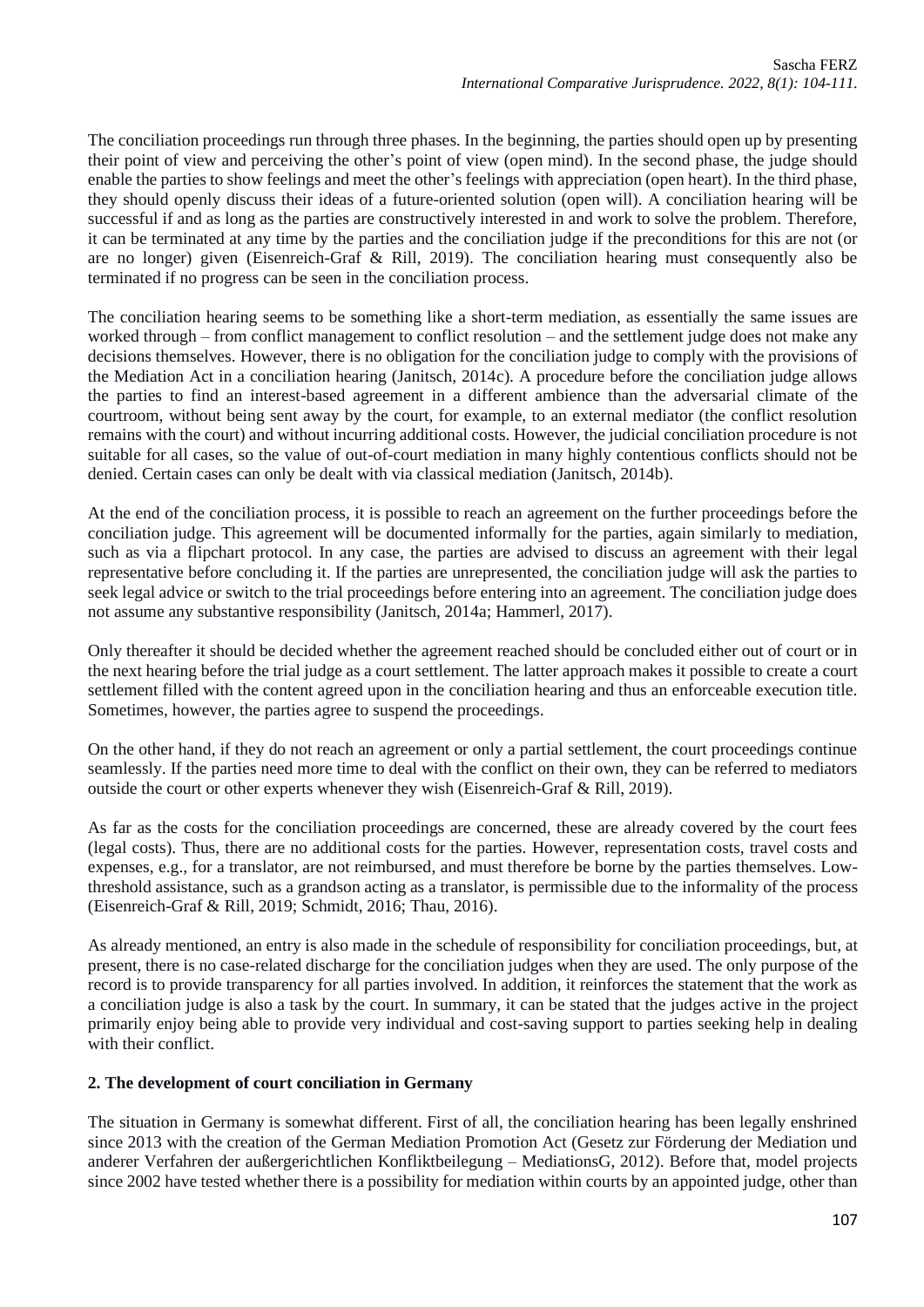the one responsible for the trial's decision and with the appropriate training as a mediator. These projects proved that with a communicative negotiation approach that follows the principles of mediation, considerable settlement successes could be achieved even in conflicts that are already pending in court (Greger, 2017). However, pilot projects met in some cases with approval from legal science and practice representatives, but also with scepticism or even decisive rejection in others. Proponents emphasised the sustainable conflict solutions through in-court mediation, the higher satisfaction of those seeking justice and the associated higher reputation of the judiciary in society. In addition to this, they pointed out the internal relief effect for the judiciary and the positive impact of in-court mediation as a door opener for out-of-court mediation. On the other hand, critics are of the opinion that the judicial mediator, as a judge, enjoys a "natural authority". Even if judges are trained as competent mediators through additional training, there is a danger that the parties, out of a subjectively perceived inferiority, accept a conflict solution that counteracts the voluntary consensus characteristic of mediation. Furthermore, they believe the offer of in-court mediation has a particular "luring effect". This means that when a lawsuit is filed at court, the application for judicial mediation is filed at the same time. This creates a competitive advantage in favour of in-court mediation, which is reinforced by the fact that no additional costs are incurred. Out-of-court mediation at the usual market prices thus becomes unattractive from an economic point of view (Eberhard, 2012). The introduction of the Mediation Promotion Act primarily put an end to this discussion about in-court mediation and judge-mediators. This was not intended. Instead, the institution of the conciliation judge was created, who can use all methods of conflict resolution, including mediation, when appointed by the trial court to conduct a conciliation hearing (Greger, 2017; Saenger, 2021).

By now, in a pending case, pursuant to § 278 German Code of Civil Procedure (deutsche Zivilprozessordnung – dZPO, 2005), the trial court can choose the conciliation judge from several options for consensual conflict resolution. The parties may be referred to a conciliation judge in any procedural situation without their consent by order of the trial court, as provided for by § 278 para 5 dZPO (also § 36 Act on Proceedings in Family Matters and in Matters of Non-contentious Jurisdiction [Gesetz über das Verfahren in Familiensachen und in den Angelegenheiten der freiwilligen Gerichtsbarkeit – FamFG, 2008] and § 54 Labour Courts Act [Arbeitsgerichtsgesetz – ArbGG, 1979]) (Prütting, 2020; Steiner, 2015).

The conciliation judges act as organs of the administration of justice with complete judicial independence (§ 21e para 1 sentence 1 Courts Constitution Act; Gerichtsverfassungsgesetz – GVG, 1975). They are, therefore, "real" judges who must, in principle, be included in the business allocation plan. They are judges of another panel, not another court (Saenger, 2021). Conciliation judges are explicitly free to apply all methods of conflict resolution, including mediation, in conciliation proceedings, but may not make any substantive decisions (Dürschke, 2013; Greger, 2016; Prütting, 2020). It is thus quite possible that either a phase-structured mediation can take place or merely a conflict moderation in which mediative communication and creativity techniques are used. Interviewed judges spoke, for example, of the "possibility of conducting mediation in a narrower sense" (Greger, 2007). For these reasons, it is clear that it is nearly impossible to distinguish between the conciliation procedure and out-ofcourt mediation (Bushart, 2021). Even if the conciliation judges are allowed to mediate, they are not bound by the restraints concerning the proceedings and tasks of a mediator according to § 2 German Mediation Promotion Act. For instance, Saenger therefore considers a legal assessment and the presentation of a proposed solution by the conciliation judge – different than in Austria – to be permissible (Saenger, 2021; different view Steinbeiß-Winkelmann, 2021).

Apart from that, the personal appearance of the parties at the hearing is to be ordered by § 278 para 3 dZPO. Whether the judges use this possibility is at their discretion (Meisinger, 2021). If one party does not appear, a conciliation hearing cannot occur. If both parties fail to attend, the proceedings are suspended (para 4). However, constructive participation cannot be enforced (mark of voluntariness); neither does it trigger any additional procedural costs. Generally, the parties do not incur additional court fees for the proceedings before the conciliation judge. Representation by a lawyer is also not required under procedural law (Greger, 2012; Prütting, 2020), although the granting of legal aid by the trial judge is possible in principle (Schneider, 2020). It remains controversial, though, whether the termination of proceedings is subject to the obligation to be represented by a lawyer (e.g. Steiner, 2015; different view Prütting, 2020). The confidentiality of judges is ensured by the statutory duty of confidentiality (§ 46 German Judiciary Act [Deutsches Richtergesetz – DriG, 1972]), which is also safeguarded by procedural law (§ 383 para 1 n. 6 dZPO). Furthermore, the requirement of publicity does not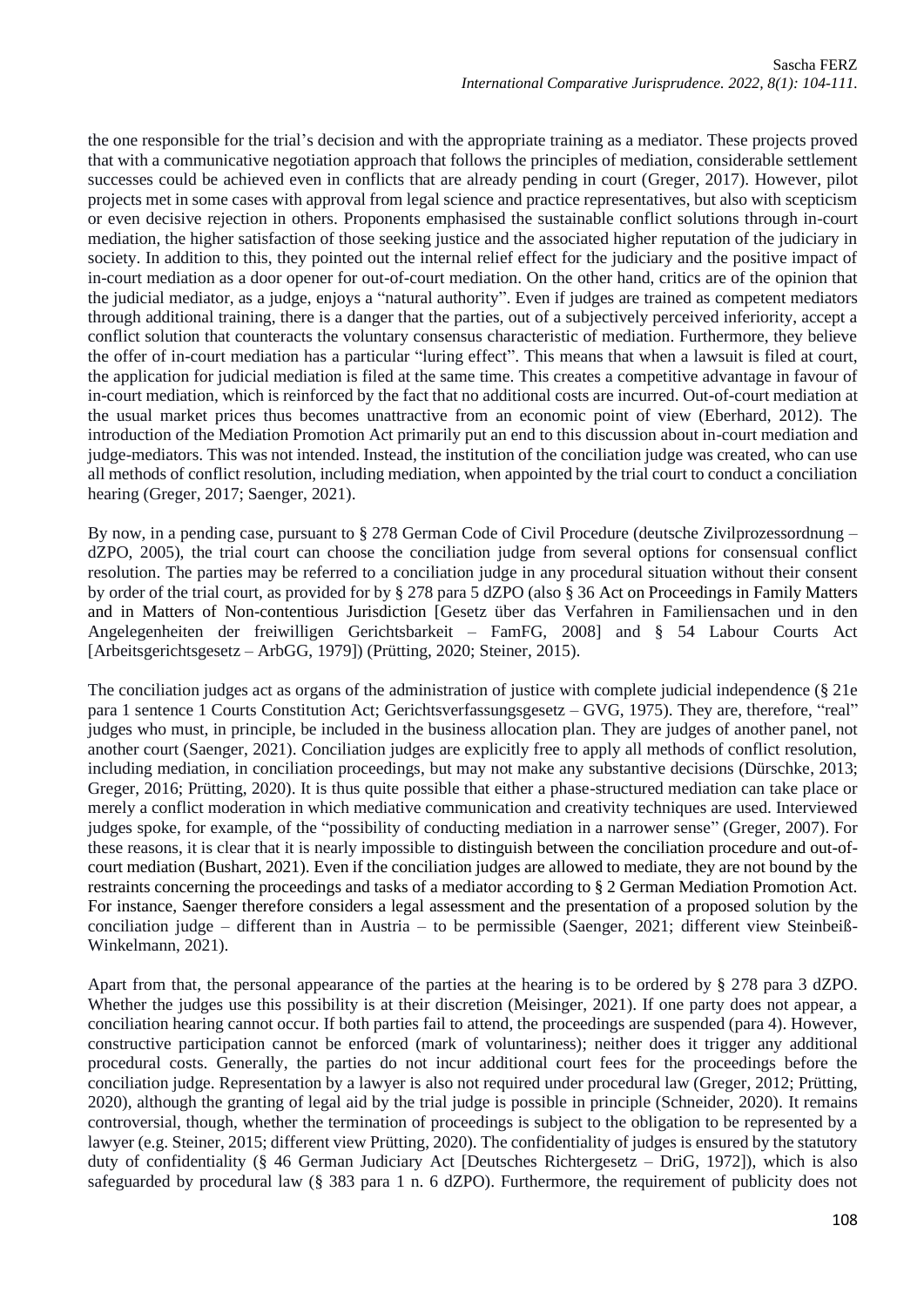apply. From the parties' perspective, the confidentiality of the conciliation hearing can only be achieved by contract.

As far as the duration of the conciliation proceedings is concerned, the time limit in the pilot projects was mostly set at two or three hours. Practice has shown, however, that the parties need more time than this (Greger, 2016). On average, around five hours of judicial working time were needed to conclude a procedure (Greger, 2007). During the proceedings, the conciliation judge documents the hearings in the form of a record if both parties agree to this. If they reach an agreement at the end, it must be clarified whether it should be written down. This depends solely on the parties' will (Greger, 2016). The final agreement can then be notarised by the conciliation judge within the framework of a court settlement pursuant to § 794 para 1 n. 1 dZPO, whereby a title is created by the conclusion of an enforceable settlement (Schneider, 2020; Saenger, 2021). Furthermore, the proceedings can be terminated by a concordant declaration of settlement and by the withdrawal of the action. If the parties do not reach a result, the proceedings before the conciliation judge are terminated, and the trial judge continues the process (Prütting, 2020; Greger, 2012, 2016).

## **3. Comparison of Austrian and German models of court-conciliation: The search for the most effective solution**

Before comprising the final findings, it seems fruitful to summarise the main legal differences of both concepts on conciliation proceedings in Austria and Germany, starting with the fact mentioned so often that the conciliation procedure has been legally established in Germany but is still a project in Austria. For this reason, contrasts can also be found in the legal classification of the conciliation judge. In Austria, the judges work on a voluntary capacity; in Germany, they function as organs of the administration of justice. In both cases, though, they are not acting as extrajudicial mediators. Furthermore, the conciliation judges in Germany can give legal advice and propose solutions. This is not provided for in Austria. What is common, however, is that the conciliation judges in both countries have no decision-making authority. In addition, judges in Austria and Germany must be trained mediators or complete appropriate training in order to be allowed to act as conciliation judges. Similarities can also be found in the proceedings themselves. The average duration is around half a day, the judges can use all methods of conflict resolution, representation by a lawyer is not required, and there are no additional costs for the parties to the proceedings.

These previous remarks may assume that conciliation judge proceedings are a mass phenomenon, but Germany's case figures show the contrary (Masser et al, 2018). However, undoubtedly the offer is perceived as sympathetic (Meisinger, 2021), and the process-ending conclusion frequency of such proceedings is quite solid if the parties agree to initiate the conciliation hearing in advance; albeit, there is a mere order to refer the parties to the conciliation judge in most cases, which increases the risk of failure and thus of double referrals.

The German regulation clarifies that despite the idea of peace under the law through mediation, the structural integration of a conciliation judge into judicial procedural law must fulfil its primary purpose. This means that the foremost goal of the court proceedings remains the determination and enforcement of subjective rights (Prütting, 2020).

Finally, by deliberately leaving the definition of conciliation hearings open, the use of a range of conflict management procedures is permissible. Consequently, moderation, evaluation, conciliation and final offer procedures would be conceivable. The only question is whether and to what extent methodological clarity must be established for the parties (Greger, 2016).

Such detailed legal regulation is lacking in Austria, but some commentators, especially Austrian lawyers, see juridification as the necessary next step in helping the existing project of conciliation proceedings achieve a breakthrough (Eisenreich-Graf & Rill, 2019). However, the preceding statements on the German situation do not support this demand.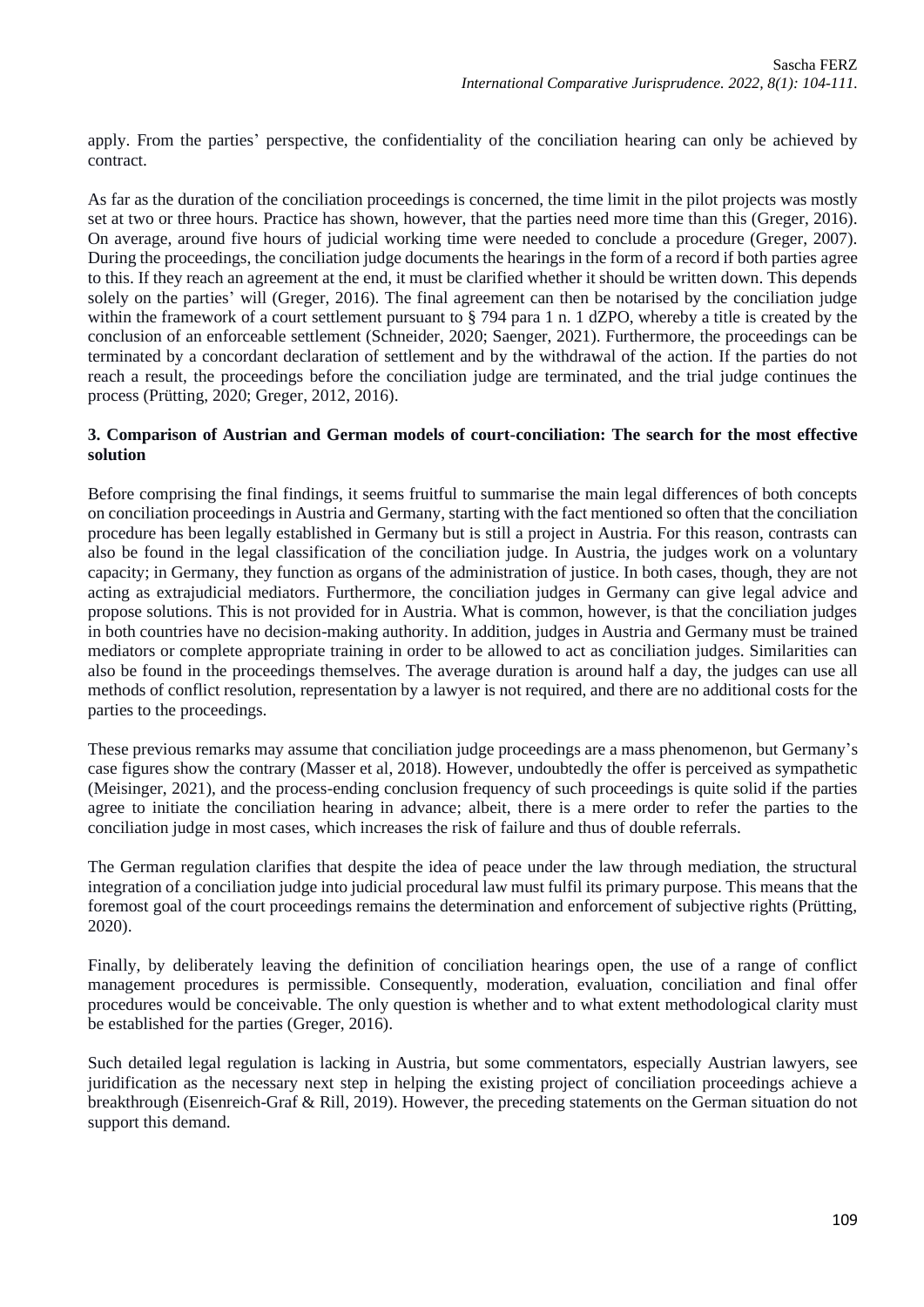## **Conclusions**

The conciliation hearing conveys the idea that, in addition to their in-court settlement work in standard proceedings, mediately trained judges can also take on the role of a conciliation judge. Such dispute resolution proceedings only come about after the pendency of a dispute has arisen, by means of a referral by the judge of the proceedings and based on the voluntariness of the parties. Conciliation judges have no decision-making authority; this remains solely with the trial judge.

The above allows for the conclusion that, ultimately, for the successful implementation of this concept a high level of acceptance of the procedure is required. This can be achieved by creating an adequate legal basis which provides suitable organisational framework conditions.

Therefore, a cautious minimum regulation that safeguards legal activity (judicial action, business allocation) and protects the parties (confidentiality, clarity of costs) is recommended. This seems to be a practical approach for all those seeking to expand the judicial function in the sense of an additional facet with conciliation judges. However, the parties and their lawyers need clarity: they need to know whether their case will still be heard in court or whether it will be negotiated out of court. This applies to the conciliation procedure as a whole. The parties must be clear about the possibilities and benefits of the conciliation hearing so they do not have exaggerated expectations. Thus, in order for the conciliation procedure to unfold to its full effect, the professional groups concerned must be informed more intensively. Above all, this primarily affects the legal profession; if they are not more involved in further elaborating the concept of the conciliation hearing, resistance will continue. Finally, together with those involved, the question will also have to be answered as to what this all means for courtannexed mediation. At first glance, conciliation in the judicial environment gives the impression that out-of-court initiatives would be pushed out of the court and the mediator displaced. However, after a closer look, it becomes clear that mediation-trained conciliation judges carry the idea of consensus into the judiciary and pass it on to the parties and the legal profession. The concept of mediation will become suitable for everyday use.

#### **References**

Arbeitsgerichtsgesetz [Labour Courts Act]. *Bundesgesetzblatt* [Federal Gazette] I 853, 1036 (1979). Retrieved from: https://www.gesetzeim-internet.de/arbgg/ArbGG.pdf.

Bundesgesetz über das gerichtliche Verfahren in Rechtsangelegenheiten außer Streitsachen [Non-Contentious Proceedings Act]. *Bundesgesetzblatt* [Federal Gazette] I 111 (2003). Retrieved from: https://www.ris.bka.gv.at/GeltendeFassung/Bundesnormen/20003047/Au%c3%9fStrG%2c%20Fassung%20vom%2007.04.2022.pdf.

Bushart, C. (2021). Multi-door courthouse? Die Praxis gerichtlicher Verweisungsvorschläge. *Zeitschrift für Konfliktmanagement*, *24*, 180– 184.

Deutsches Richtergesetz [German Judiciary Act]. *Bundesgesetzblatt* [Federal Gazette] I 713 (1972). Retrieved from: https://www.gesetzeim-internet.de/drig/DRiG.pdf.

Directive 2008/52 of the European Parliament and of the Council on certain aspects of mediation in civil and commercial matters. OJ L 136 (2008), pp. 3–8. Retrieved from: https://eur-lex.europa.eu/legal-content/EN/TXT/PDF/?uri=CELEX:32008L0052&from=en.

Dürschke, J. (2013). Güterichter statt Mediator – Güteverhandlung und Mediation im sozialgerichtlichen Verfahren. *Neue Zeitschrift für Sozialrecht*, *2*, 41–80.

Eberhard, C. (2012). Vom richterlichen Mediator zum Güterichter. *Zeitschrift für Konflikt-Management*, *15*, 16–20.

Eisenreich-Graf, A., & Rill, U. (2019). Das Einigungsverfahren – die gerichtliche Streitbeilegung als Chance für die Zukunft. *Österreichische Richterzeitung*, *4*, 55–57.

Gerichtsverfassungsgesetz [Courts Constitution Act]. *Bundesgesetzblatt* [Federal Gazette] I 1077 (1975). Retrieved from: https://www.gesetze-im-internet.de/gvg/GVG.pdf.

Gesetz über das Verfahren in Familiensachen und in den Angelegenheiten der freiwilligen Gerichtsbarkeit [Act on Proceedings in Family Matters and in Matters of Non-contentious Jurisdiction]. *Bundesgesetzblatt* [Federal Gazette] I 2586 (2008). Retrieved from: https://www.gesetze-im-internet.de/famfg/FamFG.pdf.

Gesetz vom 1. August 1895, über das gerichtliche Verfahren in bürgerlichen Rechtsstreitigkeiten [Austrian Code of Civil Procedure]. *Reichsgesetzblatt* [National Gazette] 113 (1895). Retrieved from: https://ris.bka.gv.at/GeltendeFassung/Bundesnormen/10001699/ZPO%2c%20Fassung%20vom%2007.04.2022.pdf.

Gesetz zur Förderung der Mediation und anderer Verfahren der außergerichtlichen Konfliktbeilegung [German Mediation Promotion Act]. *Bundesgesetzblatt* [Federal Gazette] I 1577 (2012). Retrieved from: https://www.gesetze-im-internet.de/mediationsg/MediationsG.pdf.

Greger, R. (2007). Abschlussbericht zum Modellversuch Güterichter. *Zeitschrift für Konfliktmanagement*, *10*, 180–183. Greger, R. (2012). Alternative Konfliktlösung und Gerichtsverfahren. In R. Greger & H. Unberath (Eds.), *Kommentar zum MediationsG, Recht der alternativen Konfliktlösung* (pp. 255–299). München: C.H. Beck.